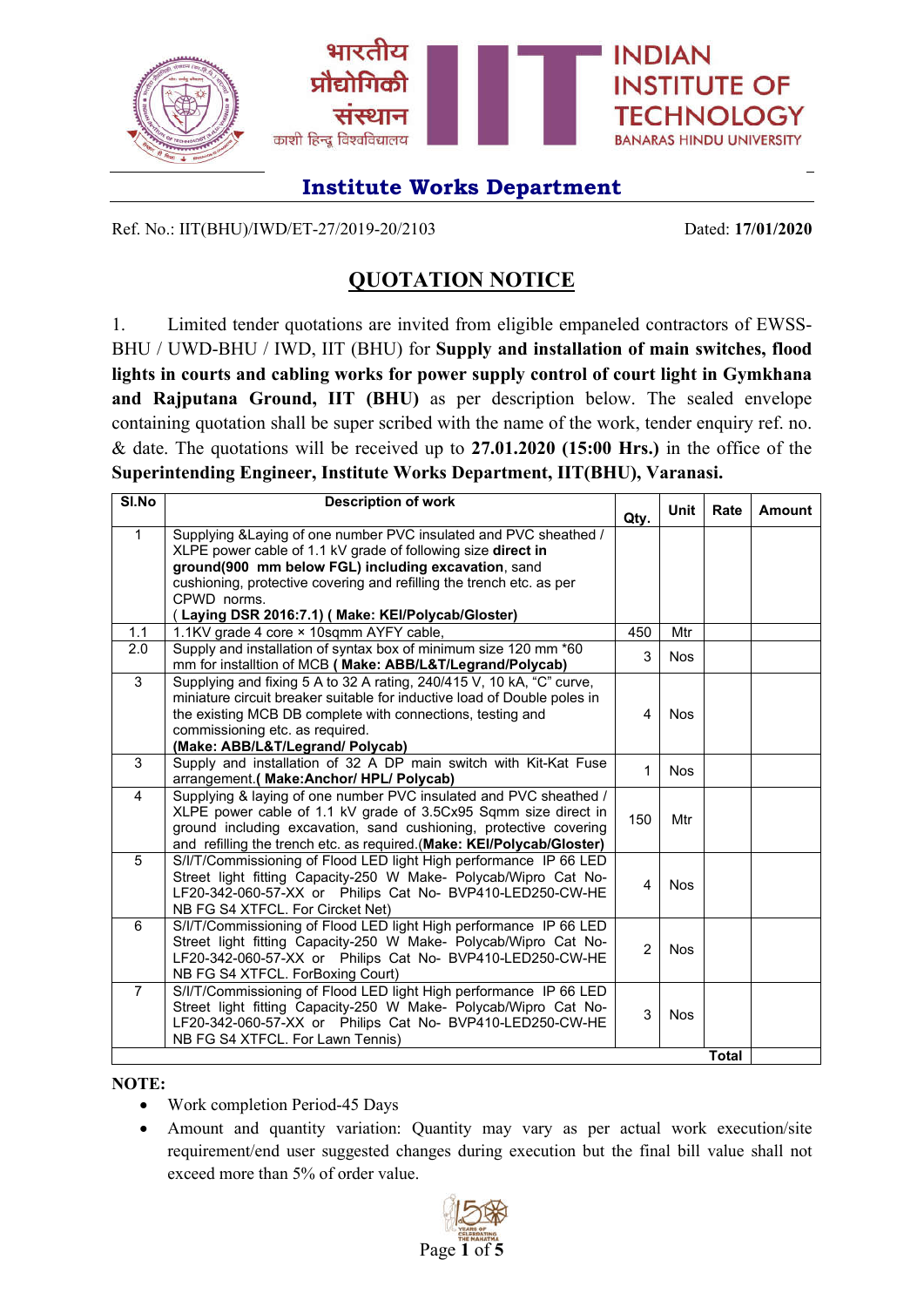



- Due Date-1week and Commercial terms & condition as per standard
- Taxation included as per applicable rule of GST.
- Warranty period : 01 year for all above works after handing over of user certificate.
- All electrical works shall comply to applicable IS electrical safety norms.
- Any loss of material/ manpower during the execution of works shall be responsibility of the contractor.
- For execution of above works all accessories shall be arranged by contractor at their end.
- Contractor must have valid Electrical Safety Certificate issued by The D.G.- Electrical Safety.
- Any other losses occurring during the execution of above work shall also be the responsibility of the contractor
- All works shall be executed by skilled electrician under the supervision of qualified supervisor.
- Quality of work must comply with CPWD norms.

2. The bidders should submit self certified order copies of similar type of works executed during last three financial years along with self certified copies of satisfactory work completion certificates.

3. Those bidders who have already executed similar type of works in IWD, IIT(BHU) need not submit satisfactory work completion certificates. They should submit only the self certified copies of earlier work orders.

4. The amount of similar work order executed during preceding last three financial years should be at least:

(i) 1 order of 80% of estimated cost of this work.

OR

(ii) 2 order of 60% of estimated cost of this work.

OR

(iii) 3 order of 40% of estimated cost of this work.

5. (a) Intending bidder should have average annual financial turnover of at least at least 30% of the estimated cost of this works during preceding last three financial years. **Self certified photocopies of certificate from CA to be submitted with bid.**

(b) Should not have incurred any loss in more than three years during the preceding three financial years ending 31st March, 2019. **Self Certified photocopy of certificate from CA to be submitted alongwith last five years Profit & Loss Account to be submitted with bid.**

(c) Should have a solvency certificate of **40%** of the estimated cost issued by Bank

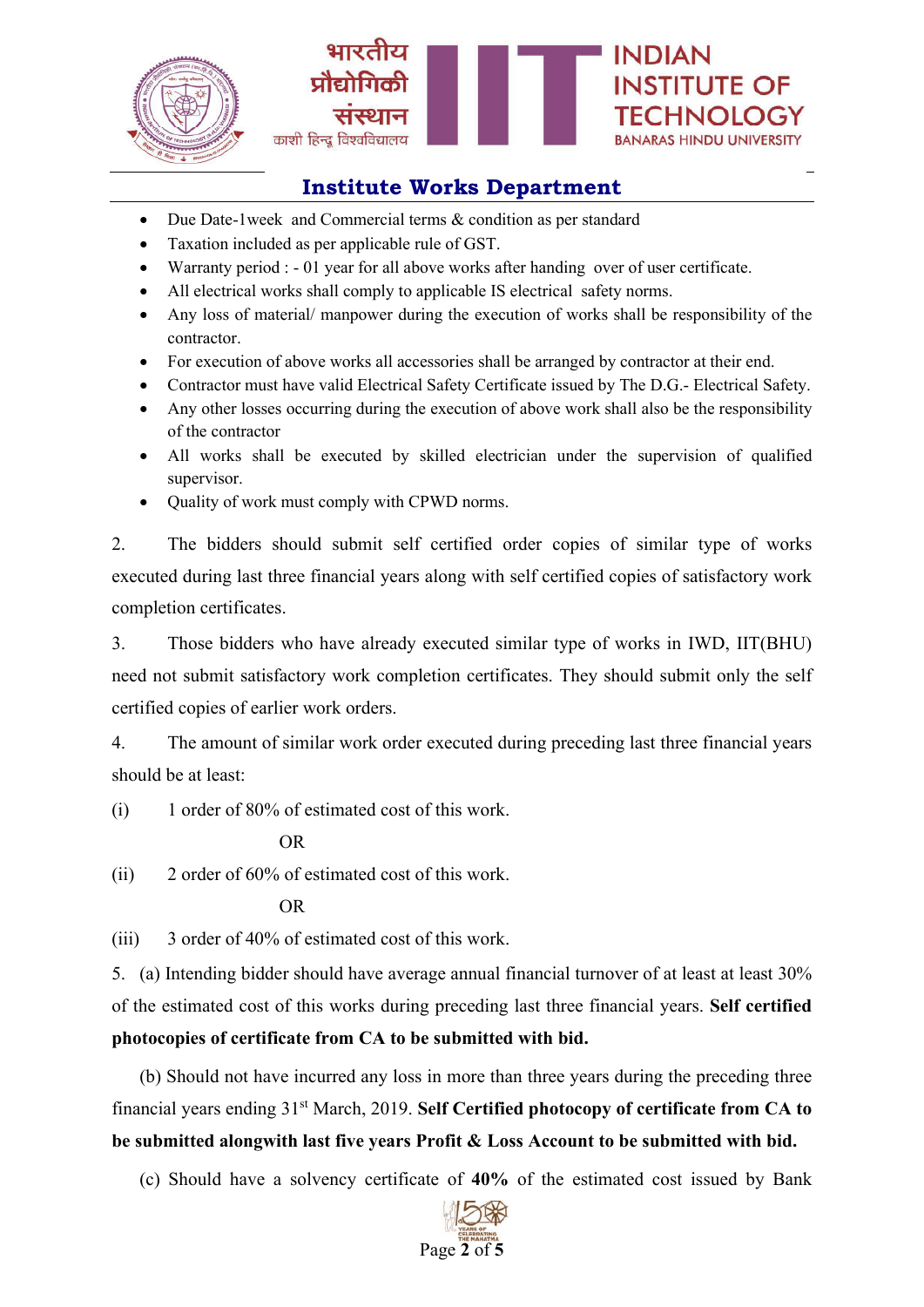

during the last six months. **Certified copy of original solvency certificate to be submitted with bid.**

6. Any bid submitted without the above mentioned documents in support of criteria laid down from Sl. No. 2 to 5 above shall be treated as unresponsive and may not be considered for further evaluation by the tender opening committee.

7. The quotation forms complete in all aspects along with all required documents should be submitted in sealed envelope along with **tender fee of 590/-** in the form of demand draft drawn in favour of the Registrar, IIT (BHU), payable at Varanasi

8. The estimated cost of this work is **4,30,852.00** inclusive of applicable GST. The **earnest money deposit** of **11,000.00** shall be submitted in the form of FDR or DD in favour of the Registrar, IIT (BHU), payable at Varanasi. The **EMD** of successful bidder will be retained till the completion of work and shall be returned along with security deposit. The EMD of unsuccessful bidders shall be returned after the final award of work.

9. In case one or more eligible bidders are found lowest that is the L-1 prices are same then all L-1 bidders will be asked to resubmit their bids in sealed envelope with the objective to break the tie cases and determine a single L-1 bidder.

10. The works will be executed on Agreement/work order basis.

11. Institute reserves the right to reject any quotation or all quotation without prejudice, assigning any reason or giving any explanation.

12. If quotations are submitted without clearly writing the rates and total amount then quotation shall be rejected.

13. Quotation not stamped &signed by the contractor or his legally authorized agent will be considered invalid.

14. **Security deposit @ 5%** shall be deducted from each bill. The security deposit of 5% deducted from all the bills will be refunded after completion of the warranty period i.e. 12 months from the date of works completion. The date of issue of work completion certificate will be treated as the work completion date.

15. 1% water tax will be deducted from each bill if applicable.

16. Electricity charge will be deducted as per actual consumption.

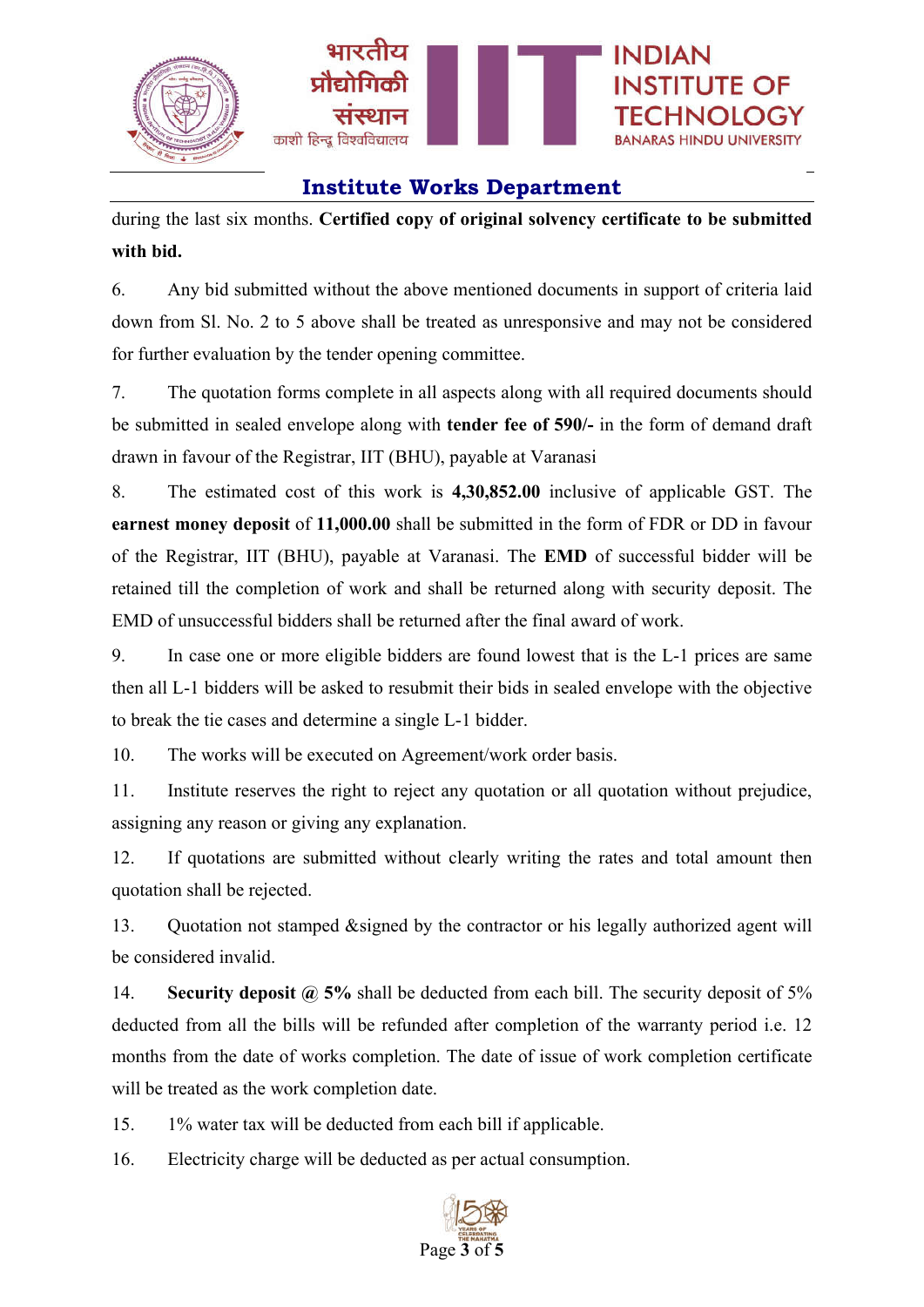

17. 2% Income Tax and other applicable taxes such as GST etc. shall be deducted as per applicable Govt. rules.

18. **Amount and quantity variation**: Quantity may vary as per actual work execution/site requirement/end user suggested changes during execution but the final bill value shall not exceed more than 5% of order value.

19. All the materials/equipments provided by the vendor will be checked by IWD before installation.

20. **Work completion period**: Within **45 Days** from the date of issue of Letter of Award/Work order. Work completion certificate shall be issued by the IWD after obtaining a satisfactory work done report from the user. A period of 10 days will be added to the work completion period for completion of above procedure.

21. **Late work completion penalty**: If work in not completed within the given time, penalty will be deducted as per institute norms.

22. Any damage caused to the building shall have to be made good by contractor at no extra cost & without any delay.

23. The bids submitted after the last date & time will not be considered for opening. The bids received within the last date & time will be opened on **27.01.2020 (16:00 Hrs.)** in the Committee room of the Superintending Engineer, IWD, IIT (BHU), Varanasi.

> Sd-**Superintending Engineer** Institute Works Department, IIT(BHU)